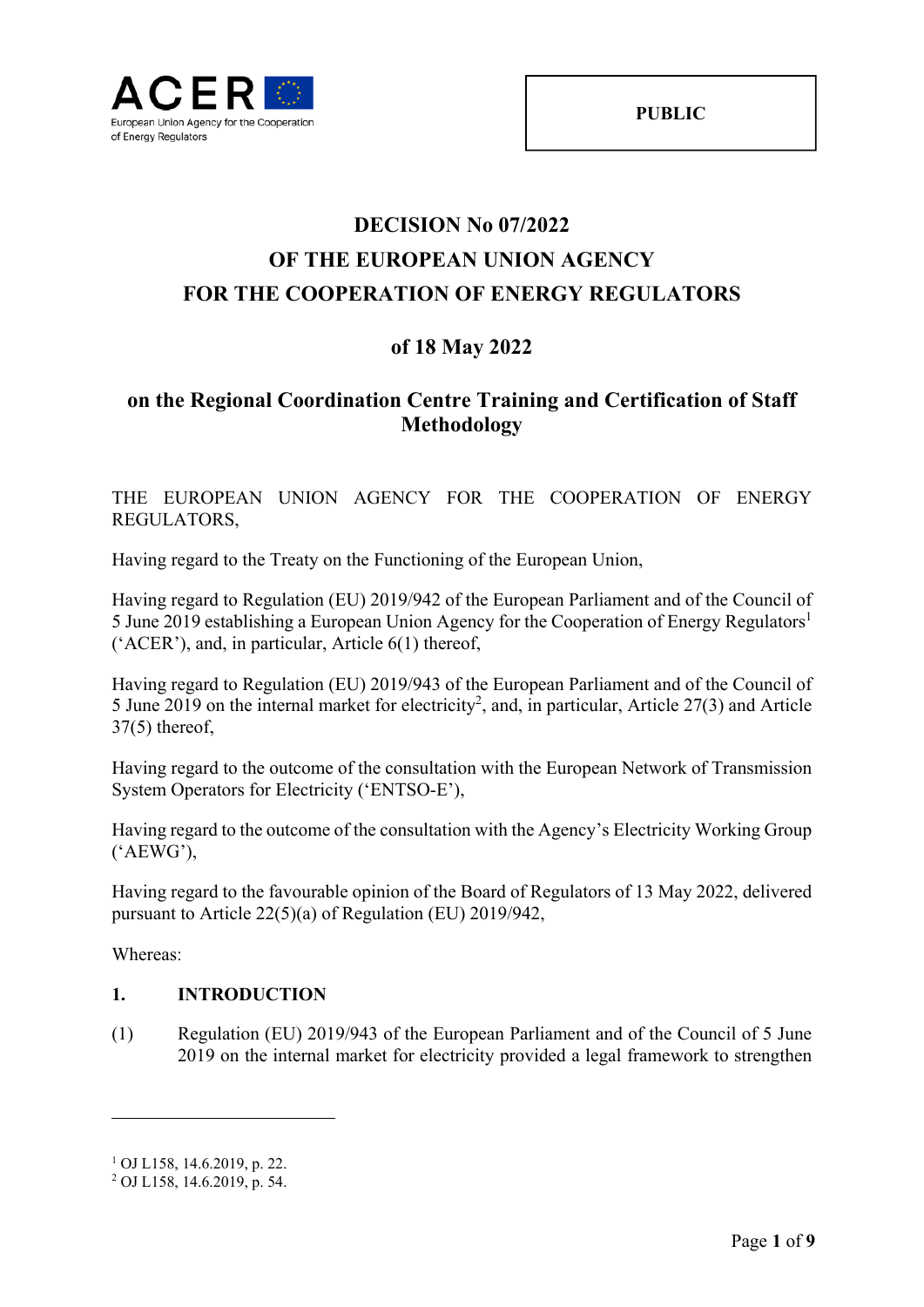regional coordination between transmission system operators ('TSOs') via the introduction of regional coordination centres ('RCCs') and assigning them with tasks of regional relevance. These tasks include training and certification of the staff working for RCCs in accordance with Article 37(1)(g) of Regulation (EU) 2019/943 with further details outlined in Annex I of Regulation (EU) 2019/943.

- (2) Pursuant to Article 37(5) of Regulation (EU) 2019/943, ENTSO-E shall develop, in accordance with the procedure set out in Article 27 of Regulation (EU) 2019/943, for the relevant tasks not covered by the applicable network codes or guidelines a proposal and submit it to ACER for approval.
- (3) The present Decision follows from ENTSO-E's submission of the "ENTSO-E proposal for the Regional Coordination Centres' task "Training and certification of staff" in accordance with Article  $37(1)(g)$  of the Regulation (EU) 2019/943 of the European Parliament and of the Council of 5 June 2019 on the internal market for electricity" (hereinafter referred to as the 'Proposal') seeking approval by ACER; Annex I of this Decision sets out the methodology as decided by ACER.

### **2. PROCEDURE**

- (4) On 6 October 2021, ENTSO-E published for public consultation the draft "ENTSO-E Proposal for the Regional Coordination Centres' task "Training and certification of staff" in accordance with Article  $37(1)(g)$  of the Regulation (EU) 2019/943 of the European Parliament and of the Council of 5 June 2019 on the internal market for electricity". The consultation lasted until 19 November 2021.
- (5) On 18 February 2022, ENTSO-E submitted the Proposal to ACER for approval.
- (6) On 24 February 2022, ACER published a public notice together with ENTSO-E's proposal on its website, inviting interested third parties to submit their observations by 11 March 2022 in order to inform its assessment.
- (7) ACER cooperated with regulatory authorities and ENTSO-E and further consulted on the possible amendments to the Proposal through telephone conference calls and electronic exchanges of documents. In particular, the following steps were taken:
	- 8 March 2022: video conference call with regulatory authorities;
	- 9 March 2022: video conference call with ENTSO-E and regulatory authorities;
	- 16 March 2022: views sought at AEWG;
	- 18 March 2022: video conference call with ENTSO-E and regulatory authorities;
	- 23 March 2022: ACER's preliminary views being shared with ENTSO-E for consideration and for consultation on the proposed amendments;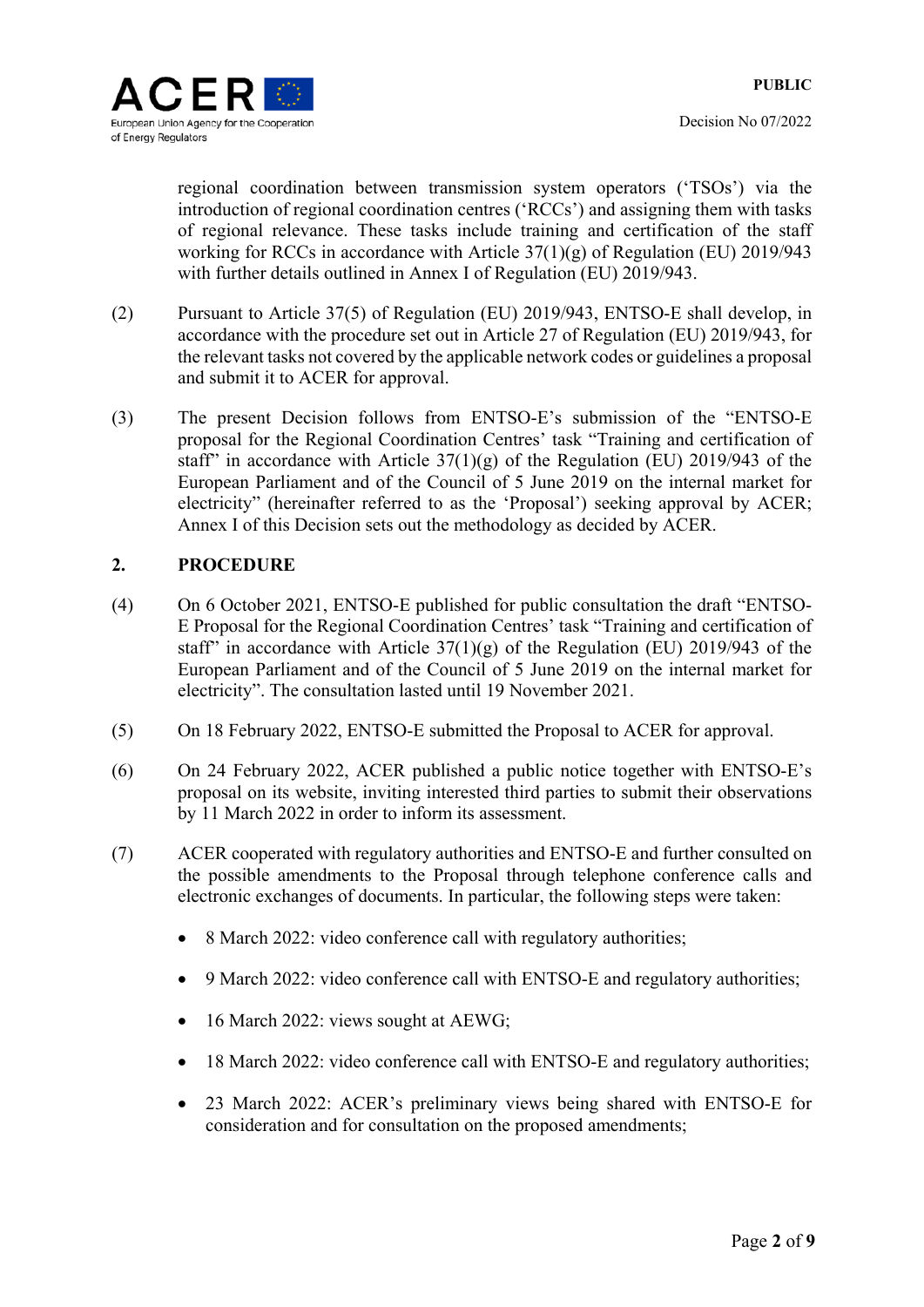

- 23 March 2022: ACER's preliminary views being shared with the AEWG for consideration;
- 28 March 2022: video conference call with ENTSO-E and regulatory authorities, discussing ACER's preliminary views.
- (8) The AEWG provided its advice on 22 April 2022, endorsing the draft ACER Decision on the Proposal. In its advice, the AEWG invited ACER to consider the suggestions received from Arera during the commenting phase regarding Articles 3(2)(c) and 13(2) of the Proposal. Arera's suggestions are outlined and addressed in section 6.4 below.

### **3. ACER'S COMPETENCE TO DECIDE ON THE PROPOSAL**

- (9) Pursuant to Article 6(1) of Regulation (EU) 2019/942, ACER should adopt individual decisions on technical issues where those decisions are provided for in Regulation (EU) 2019/943.
- (10) Pursuant to Article 37(5) of Regulation (EU) 2019/943, for the tasks set out in this Article and not already covered by the relevant network codes or guidelines, ENTSO-E shall develop a proposal, in accordance with the procedure under Article 27 of the same Regulation, for the tasks set out in Article 37 of that Regulation and not already covered by the relevant network codes or guidelines, and this proposal is subject to approval by ACER.
- (11) Pursuant to Article 27(3) of Regulation (EU) 2019/943, ACER should either approve or amend the Proposal within three months after receiving it from ENTSO-E.
- (12) ENTSO-E submitted the Proposal in accordance with Article 37(5) of Regulation (EU) 2019/943 to ACER for approval. The Proposal concerns the RCC tasks of training and certification of staff working for RCCs under Article  $37(1)(g)$  and point 12 of Annex I of Regulation (EU) 2019/943. Those tasks concern technical issues and are not yet covered by any network code or guideline.
- (13) Therefore, ACER is competent to decide on this Proposal under Article 6(1) of Regulation (EU) 2019/942 and Article 27(3) and Article 37(5) of Regulation (EU) 2019/943.

### **4. SUMMARY OF THE PROPOSAL**

- (14) The Proposal consists of the following elements:
	- (a) The recitals and Articles 1 and 2, which contain provisions on the subject matter and scope and on the definitions and interpretation;
	- (b) Articles 3 to 8, which includes provisions on training of staff, covering aspects related to the RCC training programme, the RCC training coordinator and rules on joint or common training modules;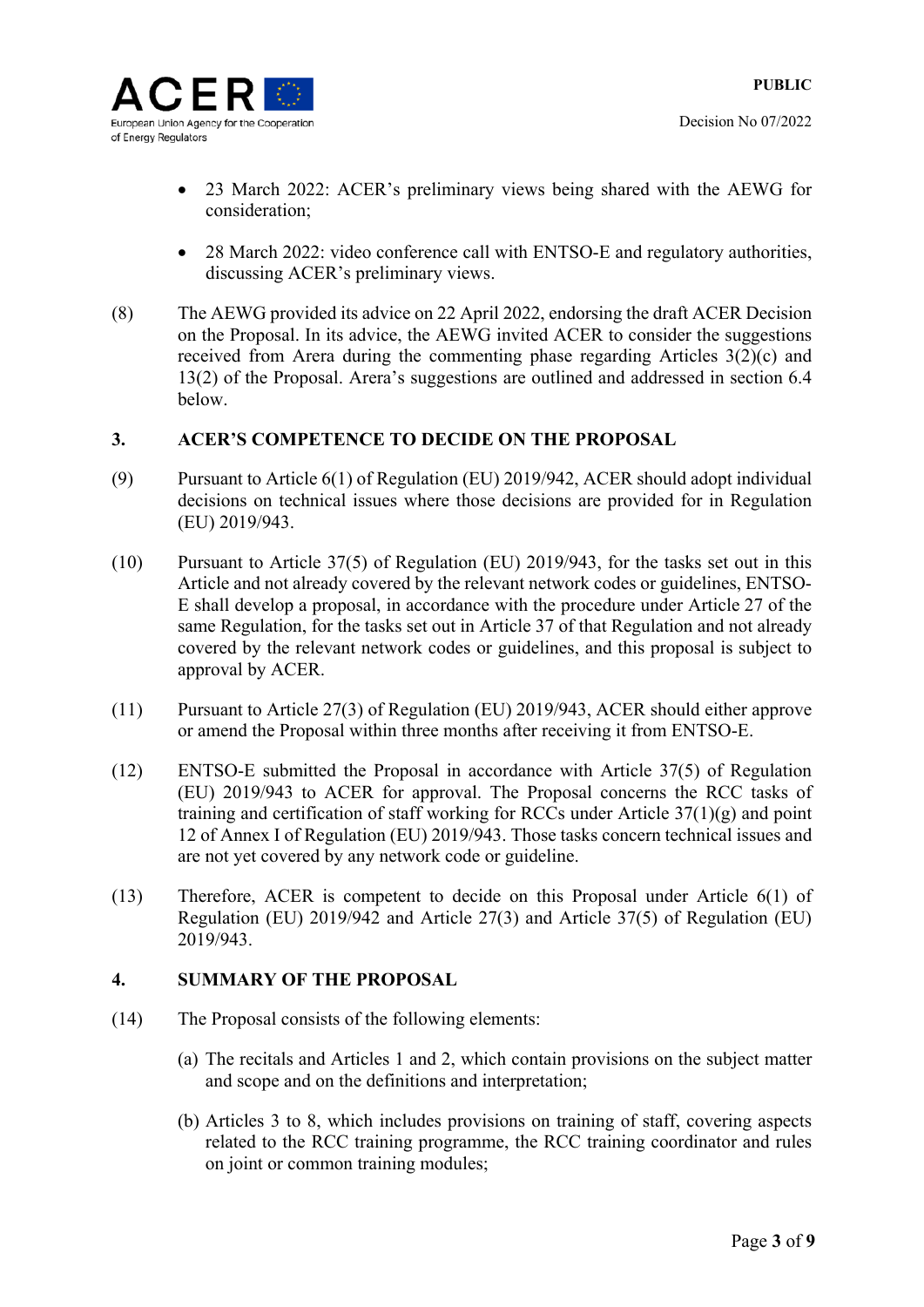

- (c) Articles 9 to 11, which includes provisions on the certification of staff such as structure and requirements of the certification, as well as on the formal authorisation process for the joint training module of the RCCs;
- (d) The final provisions of Articles 12, 13 and 14, which contain provisions on roles and responsibilities, the timescale for implementation of the methodology and language.

### **5. OBSERVATIONS RECEIVED BY ACER**

(15) No observations were received by ACER in response to the public notice published together with ENTSO-E's proposal on ACER's website, inviting interested third parties to submit their observations.

### **6. ASSESSMENT OF THE PROPOSAL**

#### 6.1. **Legal framework**

- (16) Articles 27 and 37 of Regulation (EU) 2019/943 set out requirements regarding the proposal for a methodology for training and certification of staff working for RCCs.
- (17) Article 37(1)(g) of Regulation (EU) 2019/943 provides that each RCC shall carry out training and certification of staff working for RCCs.
- (18) Article 37(5) of Regulation (EU) 2019/943 provides that, for the tasks set out in Article 37 which are not already covered by the relevant network codes or guidelines, ENTSO-E must develop a proposal in accordance with the procedure set out in Article 27 of Regulation (EU) 2019/943.
- (19) Article 27(2) of Regulation (EU) 2019/943 requires ENTSO-E to consult on the proposed methodology before submitting the proposal. Article 27(3) provides that ACER must approve or amend the proposal within three months of the date of receipt of the proposal, and consult ENTSO-E before approving the amended proposal. In accordance with the same Article, ACER must publish the approved proposal on its website within three months of the date of receipt of the proposed documents.
- (20) Point 12 of Annex I of Regulation (EU) 2019/943 sets out in more detail the task of training and certification of staff working for regional coordination centres.

#### $6.2.$ **Consultation and submission of the Proposal**

- (21) Article 27(2) in conjunction with Article 37(5) of Regulation (EU) 2019/943 requires ENTSO-E to carry out a consultation involving all relevant stakeholders, including regulatory authorities and other national authorities, and take the results of that consultation into consideration in its proposal, before submitting the proposal.
- (22) As indicated in paragraphs (4) and (5), ENTSO-E consulted stakeholders from 6 October to 19 November 2021, as well as consulted with regional security coordinators, and submitted the Proposal on 18 February 2022.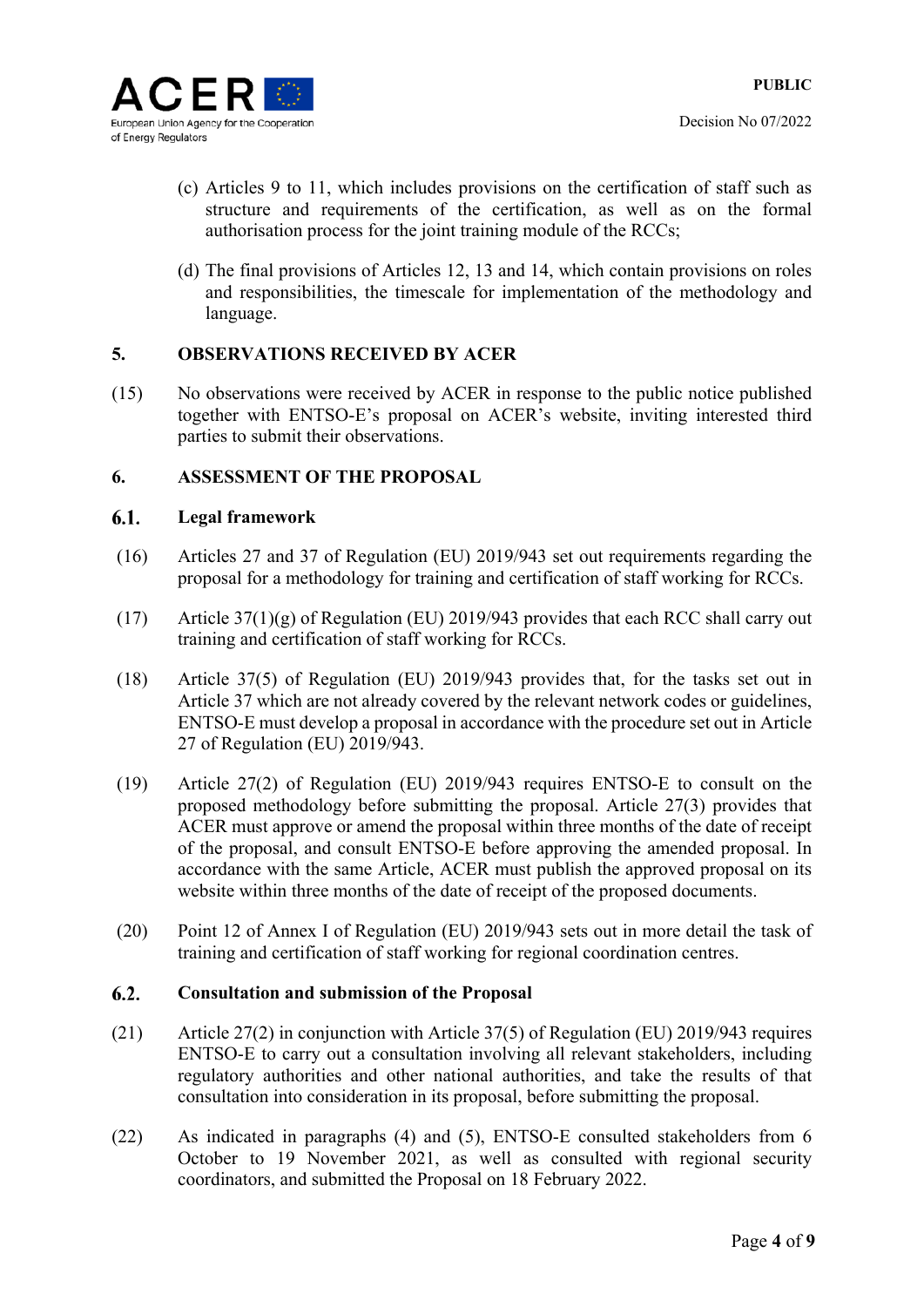

(23) Therefore, ENTSO-E fulfilled the requirements of Article 27(2) in conjunction with Article 37(5) of Regulation (EU) 2019/943 regarding the involvement of stakeholders and the submission.

#### 6.3. **Required content of the Proposal**

- (24) Article 37(1)(g) of Regulation (EU) 2019/943 on the RCC's task of training and certification of staff working for RCCs is set out in more detail in point 12 of Annex I of Regulation (EU) 2019/943, which provides that:
	- RCCs must prepare and carry out training and certification programmes focusing on regional system operation for the personnel working for RCCs; and
	- The training programs shall cover all the relevant components of system operation, where the RCC performs tasks including scenarios of regional crisis.
- (25) ACER considers that the abovementioned elements have been included in the Proposal as explained below.
- (26) The Proposal meets the requirement of point 12.1 of Annex I of Regulation (EU) 2019/943 related to the obligation to prepare and carry out training and certification programmes focusing on regional system operation for the personnel working for RCCs.
- (27) Articles  $3 9$  of the Proposal set out the rules for the training of staff working for RCCs and Articles  $9 - 11$  of the Proposal provide the rules on the certification of staff working for RCCs.
- (28) The Proposal meets the requirement of point 12.2 of Annex I of Regulation (EU) 2019/943, since the proposal covers all the relevant components of system operation where the RCC performs tasks.
- (29) Article 1(2) provides that the methodology applies to all aspects of the training and certification needed for the RCCs to perform the tasks that the RCCs carry out in accordance with Article 37(1) and Annex I of Regulation (EU) 2019/943, as well as any additional tasks which may be added according to Article 37(2) of Regulation (EU) 2019/943 or according to any new regulation, which would enter into force in the future, including those related to any regional desk established according to Article 44(2) of Regulation (EU) 2019/943.
- (30) In order to add further clarity to the methodology in this regard, ACER added a new point a) in Article 4(2), to indicate clearly that the RCC Training Programme should cover all the tasks that the RCCs carry out in accordance with Article 37(1) and Annex I of Regulation (EU) 2019/943, as well as any additional tasks which may be added according to Article 37(2) of Regulation (EU) 2019/943 or according to any new regulation, which would enter into force in the future.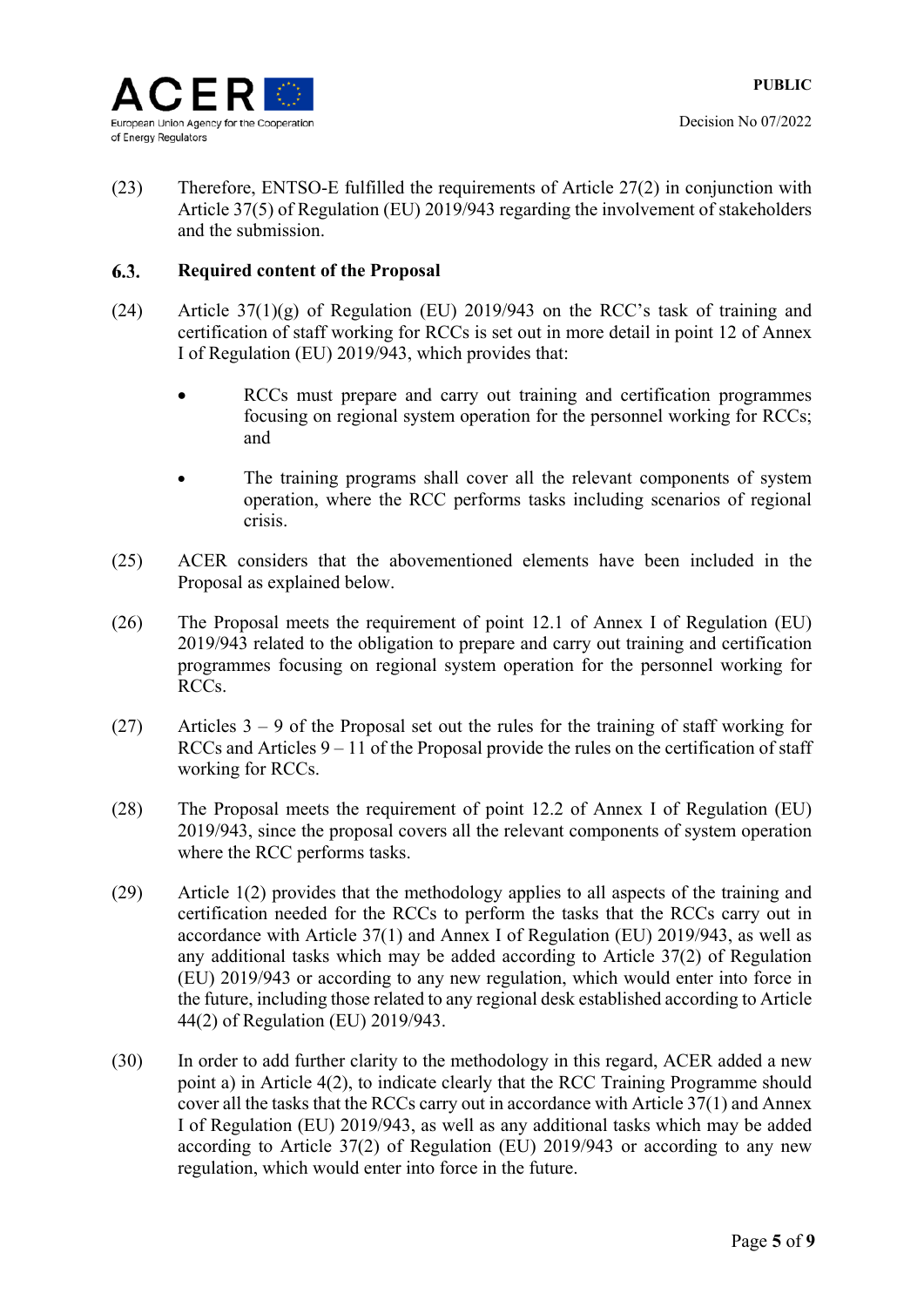

#### 6.4. **Amendments to the Proposal**

- (31) ACER has introduced amendments to the Proposal to improve its structure, wording and clarity. Further editorial changes, not explicitly mentioned below, have been made to improve the readability and clarity of the wording of the Proposal.
- (32) The changes introduced by ACER have been discussed and consulted with ENTSO-E throughout a very good cooperation during the procedure for this Decision. During the discussions, ENTSO-E confirmed that the changes improve the clarity of the methodology.
- (33) With regard to the suggestion made by Arera during the commenting phase of the AEWG advice, namely regarding Article 3(2)(c) of the Proposal on whether the methodology should also mention the RCC training module formal authorisation process, ACER considered that no change to the Proposal is necessary as the consequences of this change could not be ascertained and since the list contained in Article 3 is non-exhaustive, including in any case a certain degree of flexibility.

### **6.4.1 On the Recitals of the Proposal**

- (34) ACER deleted recital (4) of the methodology as this contained a general statement regarding the approval of the proposals by ACER for all the tasks listed in Article 37(1) of Regulation (EU) 2019/943 by 1 July 2022, which would not be accurate for all the tasks.
- (35) ACER introduced three recitals (5)-(7) in order to emphasise the need to support third countries in applying similar rules to those contained in Regulation (EU) 2019/943. These recitals refer to a new provision introduced in the methodology (see Article 13(7)) and provide that all TSOs of those SORs neighbouring third country TSOs should endeavour where necessary to enter into agreements setting the basis for their technical cooperation and compliance with the relevant EU legislation.

### **6.4.2 On the definitions and interpretation (Article 2)**

(36) ACER amended the definition of "RCC Operators" in Article 2 to clarify that the task under Article  $37(1)(g)$  of Regulation (EU) 2019/943 is not covered by this definition, as this task is not carried out by RCC Operators but by the RCC training Coordinator. Conversely, a reference to Article 37(1)(g) of Regulation (EU) 2019/943 was added to the definition of "RCC Training Coordinator".

### **6.4.3 On the RCC training programme (Article 4)**

(37) As indicated above in paragraph (30), ACER added a new point a) in Article 4(2), to indicate clearly that the RCC Training Programme should cover all the tasks that the RCCs carry out in accordance with Article 37(1) and Annex I of Regulation (EU) 2019/943, as well as any additional tasks which may be added according to Article 37(2) of Regulation (EU) 2019/943 or according to any new regulation, which would enter into force in the future.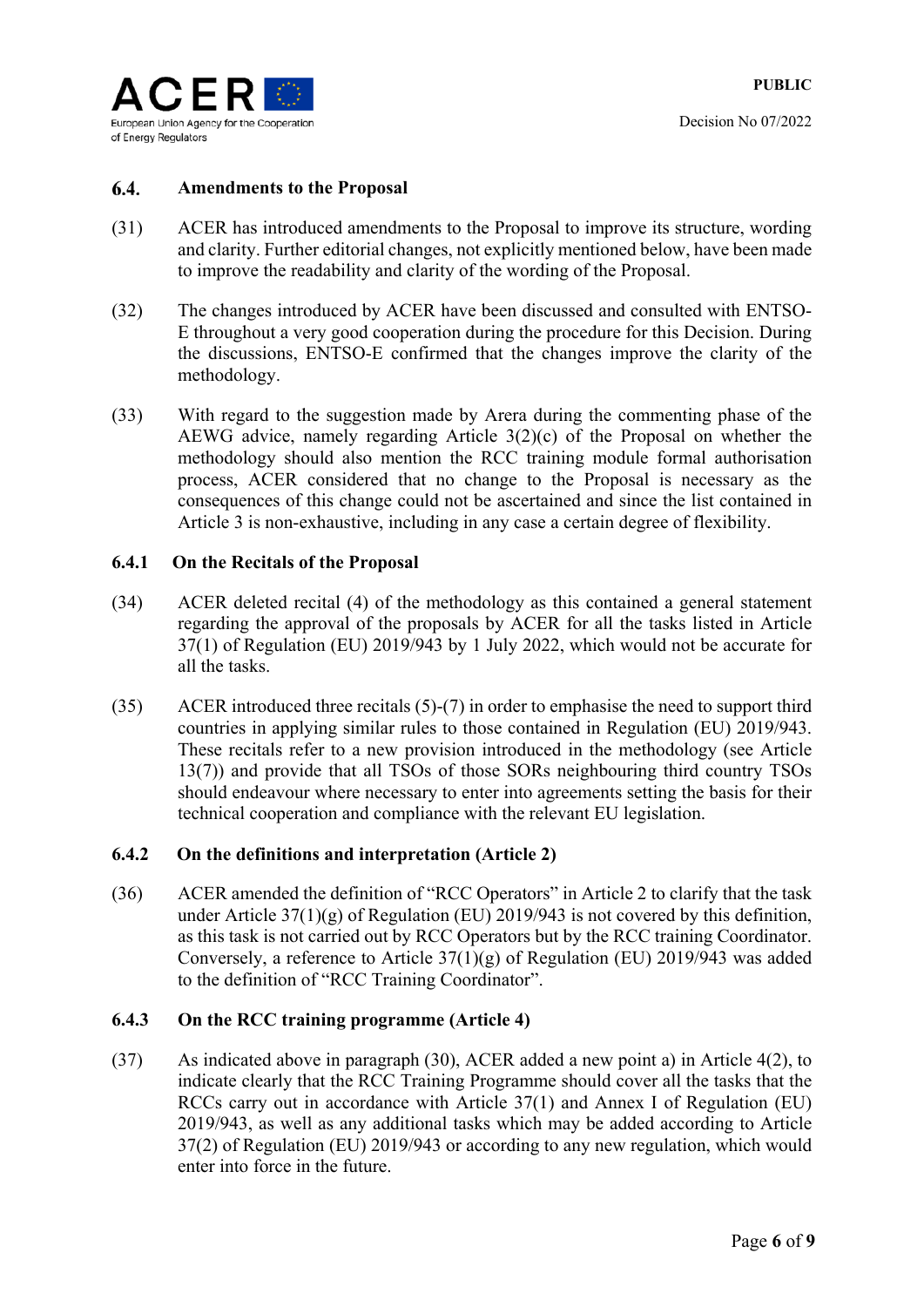

### **6.4.4 On the requirements of the certification (Article 10)**

(38) ACER deleted the second sentence of Article 10(3), since the regulatory authorities have already the powers to request information from the RCCs (see Article 62 of Directive (EU) 2019/944 of the European Parliament and of the Council of 5 June 2019 on common rules for the internal market for electricity and amending Directive 2012/27/EU).

### **6.4.5 On the roles and responsibilities (Article 12)**

(39) Following discussions with ENTSO-E and regulatory authorities, ACER revised Article 12(3) to clarify that the type of RCC operators may be different within an RCC, since RCC operators may operate different functions with different roles, which may not be interchangeable.

### **6.4.6 On the implementation of the methodology (Article 13)**

- (40) ACER introduced a new paragraph 2 to Article 13, clarifying that within 48 months after ACER's approval of the methodology, the RCCs shall train and certify a sufficient number of RCC Operators for all the tasks which are operational, listed in Article 37(1)(a-f) of Regulation (EU) 2019/943. For all the remaining tasks, implementation shall take place in accordance with Article 4(5). In this regard, ACER considered the suggestion made by Arera during the commenting phase of the AEWG advice regarding Article 13(2) of the Proposal. Arera suggested that implementation shall take place as provided in Article 4(5) of the Proposal for both operational and non-operational tasks. ACER therefore reworded this Article to ensure that implementation will also cover existing but non-operational tasks along with the nonexisting (new) tasks.
- (41) As regards the reasons for setting the implementation period of four years for training and certification of RCC operators, it is to note that the Proposal did not include a deadline for the training and certification of sufficient number of RCC operators. ACER therefore discussed with ENTSO-E and the regulatory authorities the appropriate time needed for all RCCs to comply with such a deadline. It was agreed to set this deadline to four years since the prospective RCCs experience different states-of-play. ACER understands that there are regional security coordinators (RSCs) that do not have all the IT tools for the existing tasks available, which need to be in place and fine-tuned to provide trustworthy results ahead of the certification of operators.
- (42) ACER revised paragraph 3 of Article 13 to clarify that each RCC will train and certify its RCC Operators according to the current practices, which might be to not have a certification process in place, until the implementation of the methodology.
- (43) In line with the changes to the recitals mentioned above, ACER introduced a new paragraph 7 in Article 13 to provide that all TSOs of those SORs neighbouring third country TSOs not bound by Regulation (EU) 2019/943 shall endeavour to conclude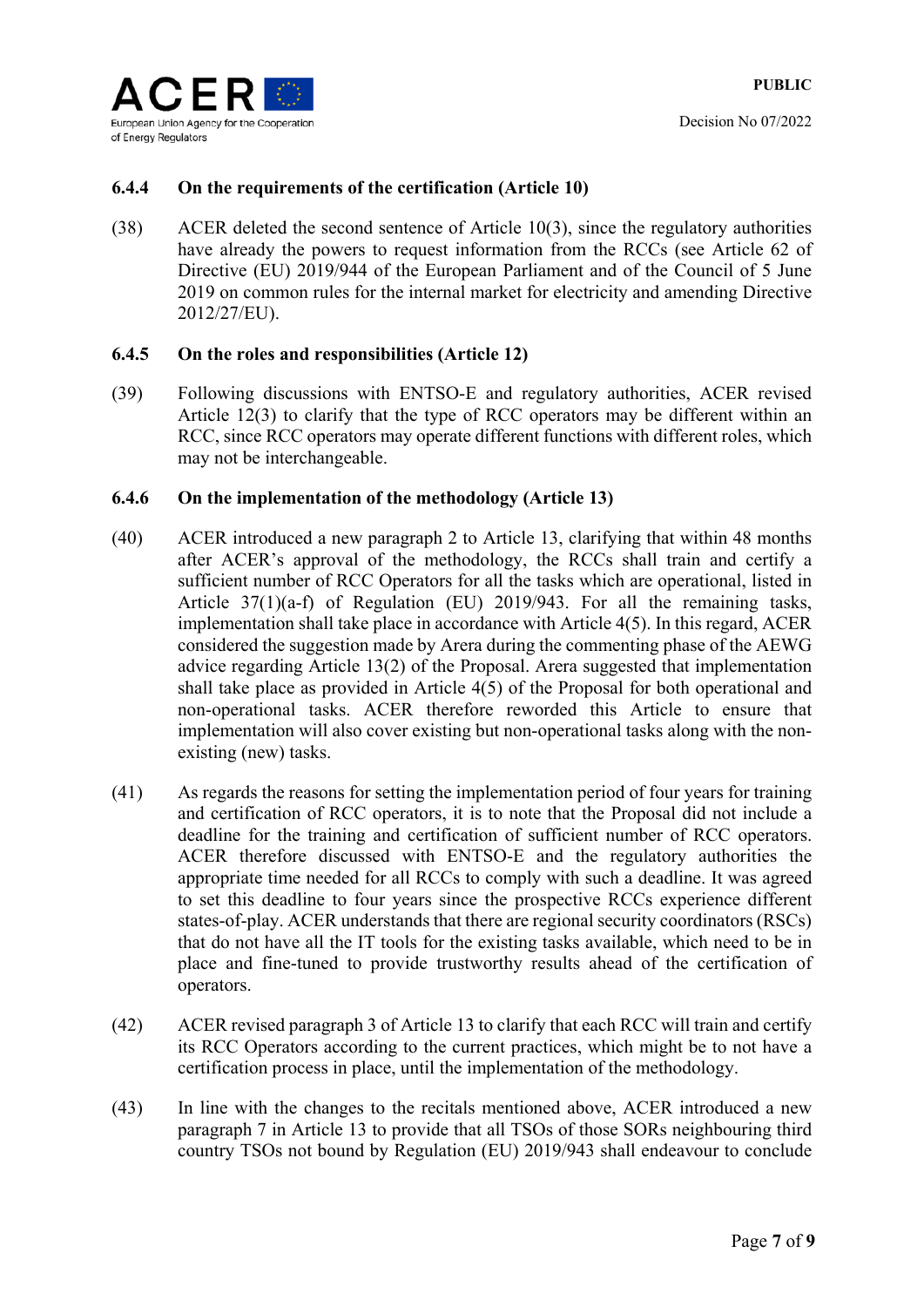

with these third country TSOs agreements aiming at third country TSOs' cooperation and implementation of this methodology as appropriate.

### **7. CONCLUSION**

- (44) For all the above reasons, ACER considers the Proposal in line with the requirements of Regulation (EU) 2019/943, provided that the amendments described in this Decision are integrated in the Proposal, as presented in Annex I.
- (45) Therefore, ACER approves the Proposal subject to the necessary amendments and editorial changes. To provide clarity, Annex I to this Decision sets out the Proposal as amended and approved by ACER,

### HAS ADOPTED THIS DECISION:

### *Article 1*

The Regional Coordination Centre Training and Certification of Staff Methodology according to Article  $37(1)(g)$  of Regulation (EU) 2019/943 is adopted as set out in Annex I to this Decision.

### *Article 2*

This Decision is addressed to ENTSO-E.

Done at Ljubljana, on 18 May 2022.

### *- SIGNED -*

*Fоr the Agency The Director* 

C. ZINGLERSEN